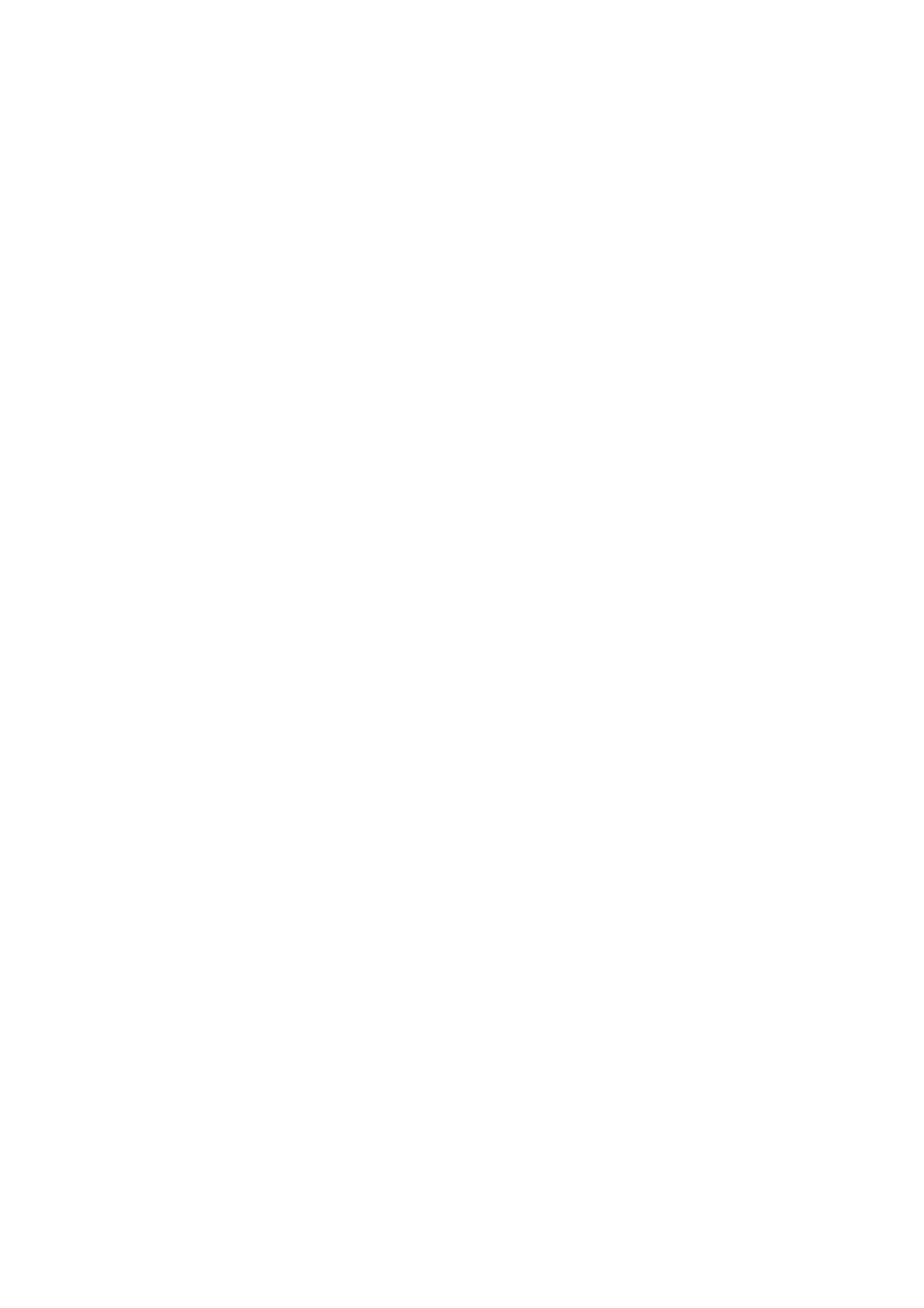World Monograph Series Backhuys Publishers.

Garayzar, C.V. 2006. Heterodontus mexicanus. The IUCN Red List of Threatened Species 2006: e.T60235A12331644.

Godinez-Padilla C. and Castillo-Geniz J. 2016. Distribucion y abundancia de elasmobranquios capturados por la flota comercial escamera de mediana altura de San Felipe, Baja California, Mexico. Ciencia Pesquera (2016) 24 (1): 27-44

Gomez-Gauna, C., Zuñiga-Pacheco, L., Gracia-Olea, J., Castro-Moreno, P., Castillo-Lopez, A. and Salgado-Mejia, M. 2014. Descripcion general de las artes de pesca para escama marina, en Baja California Sur. In VII Foro Cientifico de Pesca Ribereña, Mazatlan Sinaloa, 2014. Pag. 97

Mayra L. Gonzalez-Felix, Christian Minjarez-Osorio, Martin Perez-Velazquez, Guadalupe M. Suarez-Jimenez, German E. Ibarra-Garciaparra, 2014. The Cortez flounder Paralichthys aestuarius as a candidate species for aquaculture: First report on growth in captivity in response to varying dietary protein levels. Aquaculture 420- 421 (2014) 225-230

Hanson, B., Good, T., Jannot, J. and McVeigh, J. Humpback whale bycatch in 2014 - 2015 in the U.S. West Coast Groundfish Fisheries

Hensley, D.A., 1995. Paralichthyidae. Lenguados. p. 1349-1380. In W. Fischer, F. Krupp, W. Schneider, C. Sommer, K.E. Carpenter and V. Niem (eds.) Guia FAO para Identification de Especies para lo Fines de la Pesca. Pacifico Centro-Oriental. 3 Vols. FAO, Rome. (Ref. 9330)

Herrera-Valdivia, E., Lopez-Martinez, J., Castillo-Vargasmachuca, S., and Garcia-Juarez, R. 2016.Diversidad taxonomica y funcional en la comunidad de peces de la pesca de arrastre de camaron en el norte del Golfo de California, Mexico. Rev. Biol. Trop. (Int. J. Trop. Biol. ISSN-0034-7744) Vol. 64 (2): 587-602, June 2016

Instituto Mexico para la Competitividad (IMCO), Centro de Colaboración Cívica, A.C.,Comunidad y Biodiversidad, A.C., Environmental Defense Fund de México, A.C.. Fundación Idea, A.C. and Sociedad de Historia Natural Niparajá, A.C. 2013. La Pesca Ilegal e Irregular en Mexico: Una barrera a la competitividad.

INAPESCA. CATÁLOGO DE LOS SISTEMAS DE CAPTURA DE LAS PRINCIPALES PESQUERIAS COMERCIALES . Capitulo I. Redes de Arrastre.

INAPESCA 2016. Evaluacion y Manejo de las Pesqueria de Camaron del Pacifico Mexicano. Febrero 2016

INAPESCA, 2012. Plan de Manejo de la Pesqueria de Tiburon y Rayas del Pacifico Mexicano. Direccion General Adjunta de Investigacion Pesquera en el Pacifico.

Jara-Marini, M., Paez-Osuna, F. and Soto-Jimenez, M. 2014. Trophic relationships within a subtropical estuarine food web from the southeast Gulf of California through Analysis of stable isotopes of Carbon and Nitrogen. In: fisheries management of Mexican and Central American Estuaries.

Juan M. Caudillo pers. comm. 2018

Koch, V., Peckham, H., Mancini, A., and Eguchi, T. 2013. Estimating At-Sea Mortality of Marine Turtles from Stranding Frequencies and Drifter Experiments. PLoS ONE 8(2): e56776. doi:10.1371/journal.pone.0056776

Lara-Mendoza, R., Zamora-Garcia, O. and Marquez-Farias, F. 2015. Elasmobranquios capturados en la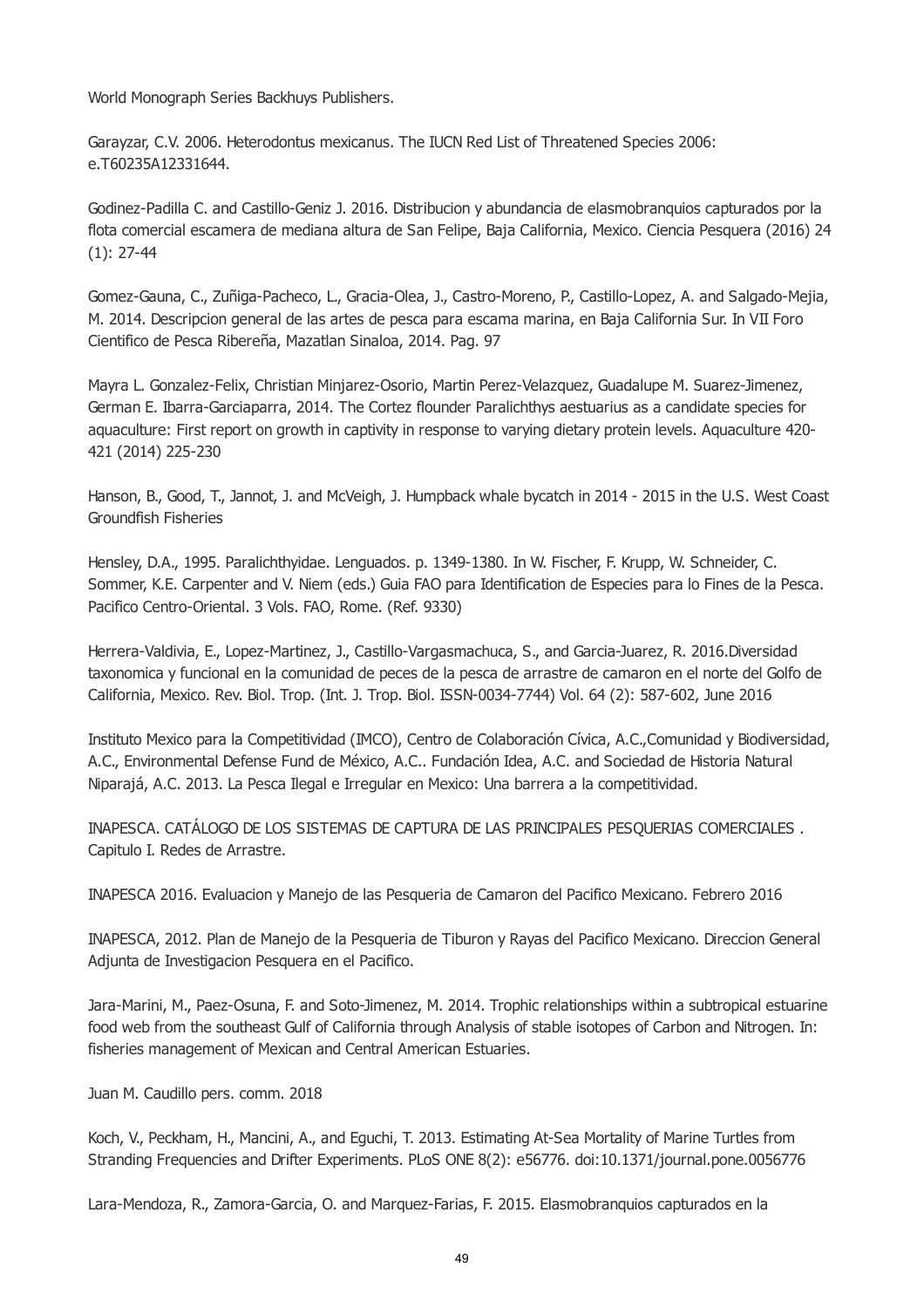pesqueria escamera de arrastre del Centro-oriente del Golfo de California, Mexico. Ciencia Pesquera (2016) numero especial 24: 145-151.

Lea, B. & van der Heiden, A. 2010. Paralichthys californicus. The IUCN Red List of Threatened Species 2010: e.T183801A8179465. http://dx.doi.org/10.2305/IUCN.UK.2010-3.RLTS.T183801A8179465.en. Downloaded on 28 July 2017.

Lesyna K., and Barnes, C. 2016. Assessment of length- and age-at-maturity for California halibut (Paralichthys californicus), including a histologically-based description of the reproductive cycle. California Fish and Game 102 (3): 79-99; 2016.

Lluch-Belda, D., lluch-Cota, D., Lluch-Cota, S., Ramirez-Rodriguez, M. and Salinas-Zavala, C. 2014. Chapter: Fisheries on Northwest Mexico. In: Conservation Science in Mexico's Northwest. Ecosystem status and trends in the Gulf of California. UC-Mexus. December 2014.

Lopez-Martinez and Morales-Bojojorquez, 2012. Efectos de la pesca de arrastre en el Golfo de California. Centro de Investigaciones Biologicas del Noroeste y Fundacion Produce, Sonora. Mexico. pp 466

Love, M. S., & Brooks, A. (1990). Size and age at first maturity of the California halibut, Paralichthys californicus, in the southern California bight. Fish Bulletin, 174, 167-174

MacNair, L., Domeier, M., and Chun, C. 2001. Age, growth, and mortality of California halibut, Paralichthys californicus, along southern and central California.Fish. Bull. 99:588–600 (2001)

Mancini, A., Koch, V., Seminoff, J. and Madon, B. 2011. Small-scale gill-net fisheries cause massive green turtle Chelonia mydas mortality in Baja California Sur, Mexico. Fauna and Flora International Oryx. 46 (1) 69-77

Marquez-Farias 2011. Assessment of the impact of gillnets on the population structure of the shovelnose guitarfish from the Gulf of California, Mexico. Ciencias Marinas. vol. 37.

Marquez-Farias and Blanco-Parra 2006. Las Rayas del Golfo de California in INAPESCA 2006. Libro Rojo.

Martinez-Muñoz, M., Fernandez, F., Arreguin-Sanchez, F, Ros, J., Ramirez-Murillo, R., Soli´s-Benites, M., and Lloris, D. 2013. Patterns of distribution, temporal fluctuations and some population parameters of four species of flatfish (Pleuronectidae) off the western coast of Baja California. Lat. Am. J. Aquat. Res.,41 (5):861- 876,2013.

Martone, R. G., A. Bodini, and F. Micheli. 2017. Identifying potential consequences of natural perturbations and management decisions on a coastal fishery social-ecological system using qualitative loop analysis. Ecology and Society 22(1):34. https://doi. org/10.5751/ES-08825-220134

Micheli, F., De Leo, G., Butner, Ch., Martone , R., and Shester, G. 2014. A risk-based framework for assessing the cumulative impact of multiple fisheries. Biological Conservation 176 (2014) 224–235.

Nielsen, J.G., Munroe, T. & Tyler, J. 2010. Balistes polylepis. The IUCN Red List of Threatened Species 2010: e.T183532A8129809. http://dx.doi.org/10.2305/IUCN.UK.2010-3.RLTS.T183532A8129809.en.

Niño-Torres, C.A., J. Urbán-Ramírez y O. Vidal. 2011. Mamíferos Marinos del Golfo de California: Guía ilustrada. Publicación Especial No. 2, Alianza WWF México-Telcel. 192 pp

National Marine Fisheries Service (NMFS), 2016. Commercial Fisheries Statistics. Foreign trade data.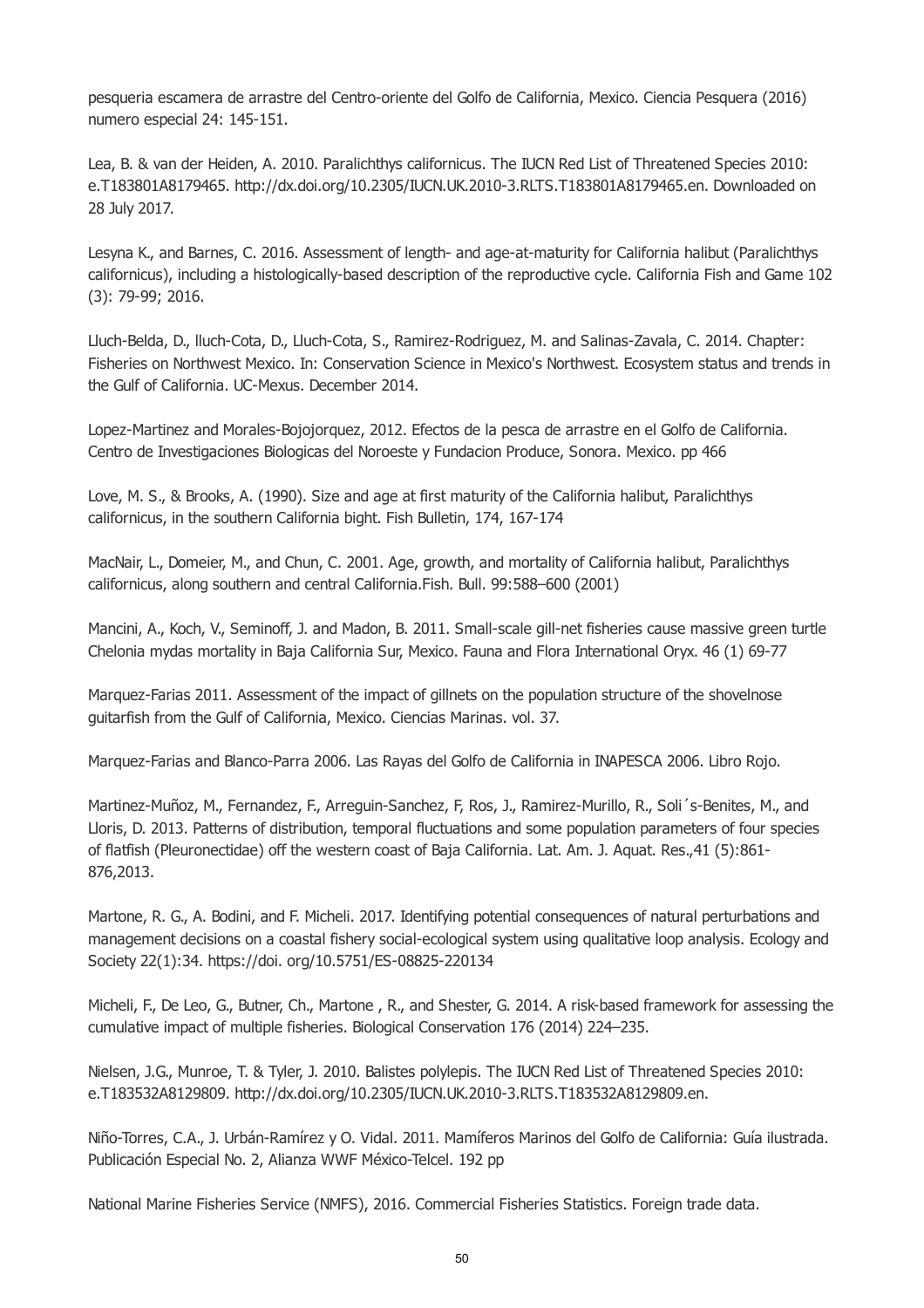NOAA, 2017. Species in the Spotlight: Pacific Leatherback

Northwest Fisheries Science Center (NWFSC). (2016). Groundfish Mortality Reports by year.

Peckham, H., Lucero-Romero, J., Maldonado-Diaz, D., Rodriguez-Sanchez, A.,Senko, J. Wojakowski, M., and Gaos, A. 2014. Buoyless Nets Reduce Sea Turtle Bycatch in Coastal Net Fisheries. Conservation Letters. A journal of the Society for Conservation Biology.

Pérez-Jiménez, J., White, C.F., Ruiz, C., Carlisle, A.B. & Lowe, C.G. 2016. Mustelus lunulatus. The IUCN Red List of Threatened Species 2016: e.T161640A80672480.

Pérez-Jiménez, J., Carlisle, A.B., Chabot, C.L., Vásquez, V.E. & Ebert, D.A. 2016. Mustelus henlei. The IUCN Red List of Threatened Species 2016: e.T161648A80672263.

Pers. comm. EDF Mexico 2018

Rabago-Quiroz C. H., J. Lopez-Martinez, E. Herrera-Valdivia, M. O. Nevarez-Martinez y J. Rodriguez-Romero. 2008. Population dynamics and spatial distribution of flatfish species in shrimp trawl bycatch in the Gulf of California. Hidrobiolo´gica 18 (3): 177-188.

Rabago-Quiroz, C., Lopez-Martinez, J., Nevarez-Martinez, M., and Morales-Bojorquez, E. 2015. Abundance and size structure of flatfish species on the west side of the Gulf of California, Mexico. Revista de Biologia Marina y Oceanografia. Vol. 50, N. 2: 235-247.

Rabago-Quiroz, C. H., J. Lopez-Martinez y M. O. Nevarez-Martinez. 2012. Estimacion de abundancia de los lenguados capturados incidentalmente por embarcaciones camaroneras y su posible competencia con la ota riberen~a en el Golfo de California. En: Lopez-Martinez J. y E. Morales-Bojorquez (Eds.). Efectos de la pesca de arrastre en el Golfo de California. Centro de Investigaciones Biologicas del Noroeste, S.C. y Fundacion Produce Sonora, Mexico, pp. 137-152.

Ramirez-Amaro, D., Cartamil, D., Galvan-Magaña, F., Gonzales-Barba, G., Graham, J., Carrera-Fernandez, M., Escobar-Sanchez, O., Sosa-Nishizaki, O., and Rochin-Alamillo, A. 2013. The artisanal elasmobranch shery of the Paci c coast of Baja California Sur, Mexico, management implications. Scientia Marina 77 (3) September 2013, 473-487, Barcelona, Spain.

Ramirez-Rodriguez, M. 2011. Data collection on the small-scale fisheries of Mexico. Short communication. ICES Journal of Marine Science (2011), 68(8), 1611–1614. doi:10.1093/icesjms/fsr089

Ramirez-Rodriguez, M., and Ojeda-Ruiz, M. 2011.Spatial management of small-scale fisheries on the west coast of Baja California Sur, Mexico. Marine Policy 36 (2012) 108–112

Reeves, R., McClellan K., and Werner, T. 2013. Marine mammal bycatch in gillnet and other entangling net fisheries, 1990 to 2011. Endangered Species Research. Vol. 20: 71-97, 2013.

Rene Loaiza pers. comm. CEDO 2018

Rocchi, M., Scotti, M., and Micheli, F. 2016. Key species and impact of fishery through food web analysis: A case study from Baja California Sur, Mexico. Journal of Marine Systems · October 2016

Rodriguez-Valencia J. and Cisneros-Mata, M. 2006. Captura Incidental de las flotas pesqueras ribereñas del Pacifico Mexico. Reporte para la Comision de Cooperacion Ambiental de America del Norte. WWF-Mexico. Mayo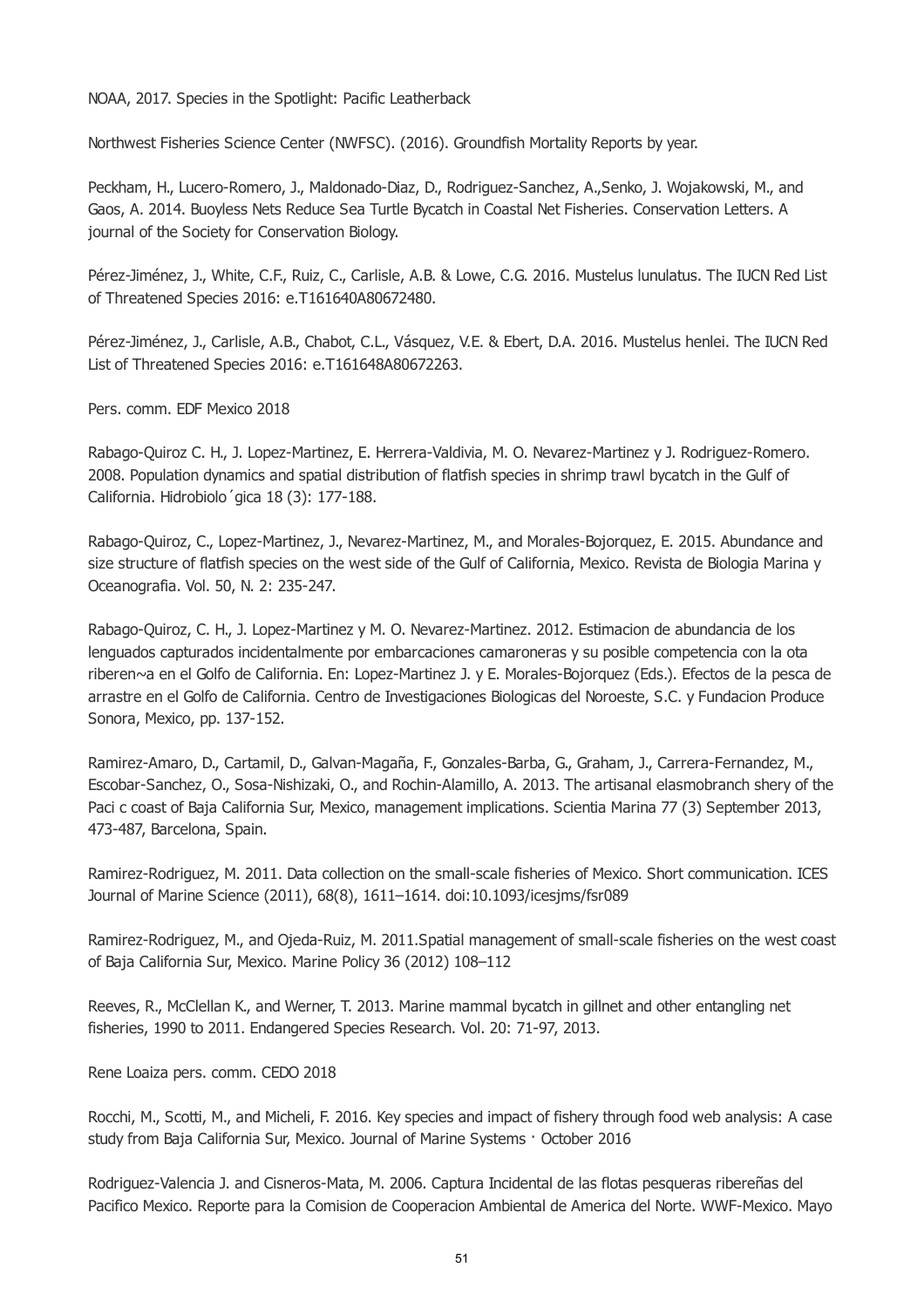2006.

Rosales-Casian J. and Gonzalez-Camacho J. 2003. Abundance and importance of Fish Species from the Artisanal Fishery on the Pacific Coast of Northern Baja California. Bulletin Southern California Academic Sciences. 102 (2), 2003, pp. 51-65

SAGARPA-CONAPESCA 2014. Programa Integral de Ordenamiento Pesquero en el Golfo de Ulloa, Baja California Sur.

Seminoff, J., Eguchi, T., Caretta, J., Allen, C., Properi, D., Rangel, R., Gilpatrick, J., Forney, K., and Peckham. H. 2014.Loggerhead sea turtle abundance at a foraging hotspot in the eastern Pacific Ocean: implications for atsea conservation. Endangered Species Research. Vol. 24 : 207-220, 2014.

Senko, J., Macini, A., Seminoff, J., and Koch, V. 2014. Bycatch and directed harvest drive high green turtle mortality at Baja California Sur, Mexico. Short Communication. Biological Conservation 169 (2014) 24-30.

Senko, J., Jenkins, L., and Peckham, H. 2017. At loggerheads over international bycatch: Initial effects of a unilaterally imposed bycatch reduction policy. Marine Policy. 76 (2017) 200-209.

SEPESCA 2015. Programa Estatal de Pesca y Acuacultura. Estado de Baja California. Periodo 2015-2019. SEPESCA.

Shanks, A.L. and G.L. Eckert, 2005. Population persistence of California Current fishes and benthic crustaceans: a marine drift paradox. Ecol. Monogr. 75:505-524.

Smith, W.D., Bizzarro, J.J. & Lamilla, J. 2016. Hypanus dipterurus. The IUCN Red List of Threatened Species 2016: e.T60152A104124276.

Smith, W.D. & Bizzarro, J.J. 2006. Myliobatis longirostris. The IUCN Red List of Threatened Species 2006: e.T60125A12308904.

Stravinsky, Aristo. 2017. Personal communication.

Peggy J. Turk-Boyer, Hem Nalini Morzaria-Luna, Ivan Martinez- Tovar, Caroline Downton-Hoffmann, and Adrian Munguia-Vega. 2014. Ecosystem-Based Fisheries Management of a Biological Corridor Along the Northern Sonora Coastline (NE Gulf of California).

Valdez-Leyva, G. 2012. Produccion pesquera ribereña por zonas de pesca en la region sur del Golfo de Ulloa, Baja California, Sur, Mexico. Tesis. CICIMAR-IPN. Diciembre 2012.

van der Heiden, A.M. & Findley, L.T. 2010. Paralichthys aestuarius. (errata version published in 2017) The IUCN Red List of Threatened Species 2010: e.T155316A115299747. http://dx.doi.org/10.2305/IUCN.UK.2010- 4.RLTS.T155316A4773478.en. Downloaded on 28 July 2017.

van Hees, K., Pien, C., Ebert, D.A., Cailliet, G.M. & Smith, W.D. 2015. Myliobatis californicus. The IUCN Red List of Threatened Species 2015: e.T39416A80677869. http://dx.doi.org/10.2305/IUCN.UK.2015- 4.RLTS.T39416A80677869.en.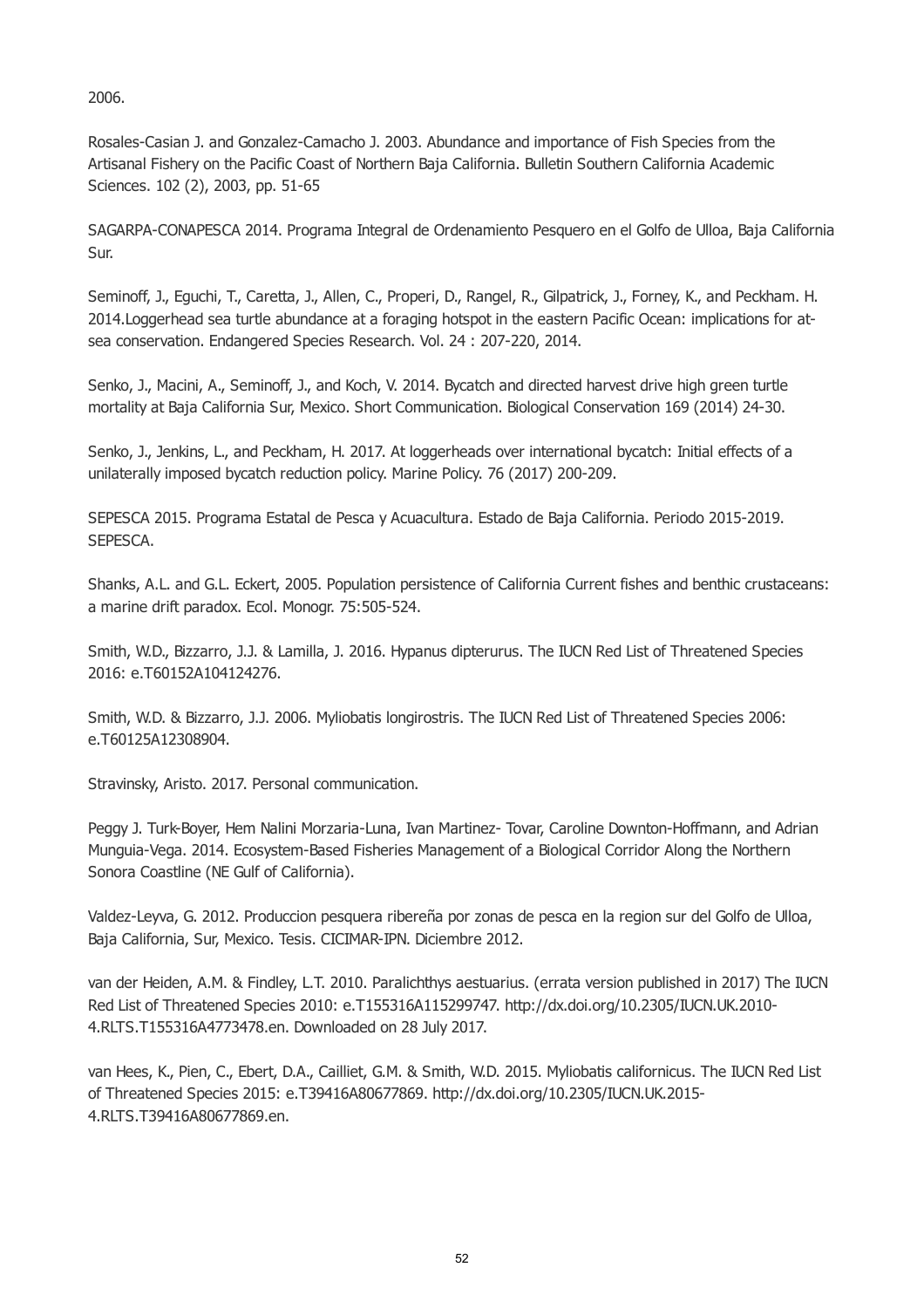## **Appendix A: Extra By Catch Species**

## RAYS (UNSPECIFIED)

## **Factor 2.1 - Abundance**

MEXICO / GULF OF CALIFORNIA, SET GILLNETS, MEXICO MEXICO / PACIFIC, SET GILLNETS, MEXICO MEXICO / GULF OF CALIFORNIA, BOTTOM TRAWLS, MEXICO

#### **High Concern**

The abundance of rays is scored as "high" concern due to the unknown abundance, and IUCN status of some species as "Near Threatened" (Smith et al. 2006) (van Hees et al. 2015) (Smith et al. 2016).

#### **Justification:**

In Mexico, several species of rays are commercially targeted (DOF 2010) or reported as bycatch in fisheries that use gillnets (Marquez-Farias 2011) or bottom trawls (DOF 2010). However, no formal stock assessments have been developed for these species, and the current status of these species is unknown.

The national fisheries chart lists at least three ray species associated with the halibut fisheries in Mexico: longnose eagle ray (Myliobatis longirostris), bat ray (M. californicus), and diamond stingray (Dasyatis dipterura). Of these, the longnose eagle ray was classified as "Near Threatened," bat ray as "Least Concern," and diamond stingray as "Data Deficient" by the IUCN (Smith et al. 2006) (van Hees et al. 2015) (Smith et al. 2016). In addition, other ray species are commonly caught in gillnets (Marquez-Farias 2011), like the shovelnose guitarfish (Pseudobatus productus), which is "Near Threatened" and also lacks an abundance assessment.

## **Factor 2.2 - Fishing Mortality**

MEXICO / GULF OF CALIFORNIA, SET GILLNETS, MEXICO MEXICO / PACIFIC, SET GILLNETS, MEXICO MEXICO / GULF OF CALIFORNIA, BOTTOM TRAWLS, MEXICO

#### **Moderate Concern**

The level of fishing mortality of the halibut fisheries on ray species is unknown. There is no information about how much volume of which species are caught by these fisheries when targeting flatfish. In Mexico, fisheries that target rays and sharks show some stability in landings, and managers reported those fisheries were at their maximum level of exploitation (DOF 2010). Since the contribution for individual fisheries is unknown, this factor is deemed a "moderate" concern for all halibut fisheries in Mexico.

#### **Justification:**

At least 24 species of rays have been reported to be caught in the artisanal fishery of the Gulf of California (Marquez-Farias and Pilar-Blanco 2006), and at least seven species of rays were identified in trawling nets also in the Gulf of California (Lara-Mendoza et al. 2016). One of the most important species in terms of value and abundance is the shovelnose guitarfish, which is highly susceptible to gillnets (Marquez-Farias 2011). Researchers in Mexico agree that most of the elasmobranchs species are poorly studied (Marquez-Farias 2011) (Lara-Mendoza et al. 2016) and suggest the need for additional research to identify species caught in the fisheries. This should help determine the impact of these fisheries on abundance and structure of the populations of ray species (Lara-Mendoza et al. 2016).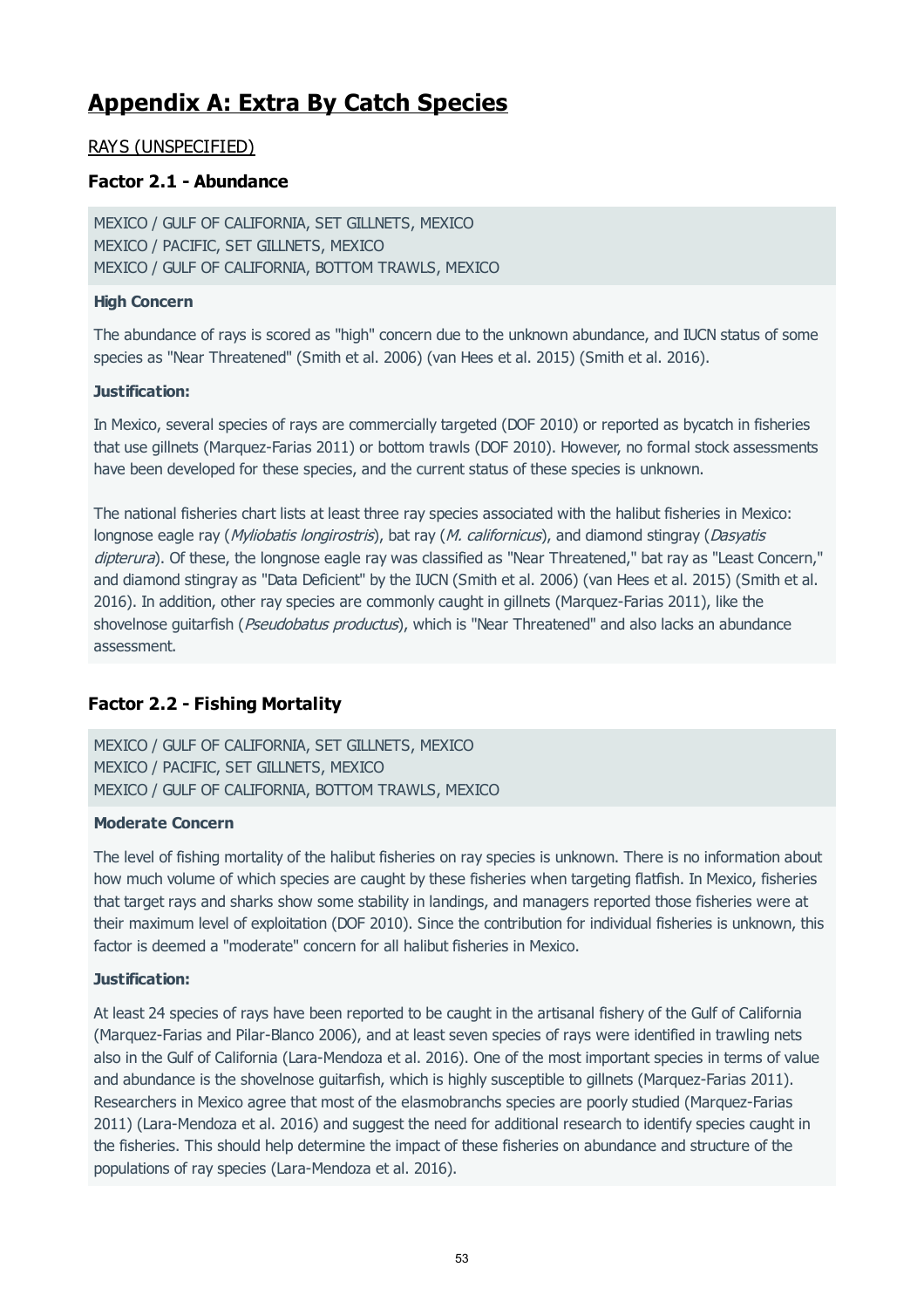## **Factor 2.3 - Discard Rate**

#### MEXICO / GULF OF CALIFORNIA, SET GILLNETS, MEXICO

#### **< 100%**

Information on the number of discards from the set gillnet fishery is lacking. Fishery experts state that most of the incidental, lower-value species caught in the Gulf of California fishery are retained for commercial or personal consumption (Rene Loaiza pers. comm. CEDO 2018); hence, a score of <100% is given.

#### MEXICO / PACIFIC, SET GILLNETS, MEXICO

#### **< 100%**

In their 2011 study on the impact of gillnets in Baja California, Shester and Micheli (2011) found that set gillnets discarded an average of 35% of the total biomass (45% in number) of the total catch (Figure 6). Therefore, the discard rate/landing is scored as <100%.



Figure 11 Percentage of discards in biomass and number of organisms in Baja California Sur (Source: Shester and Micheli, 2011)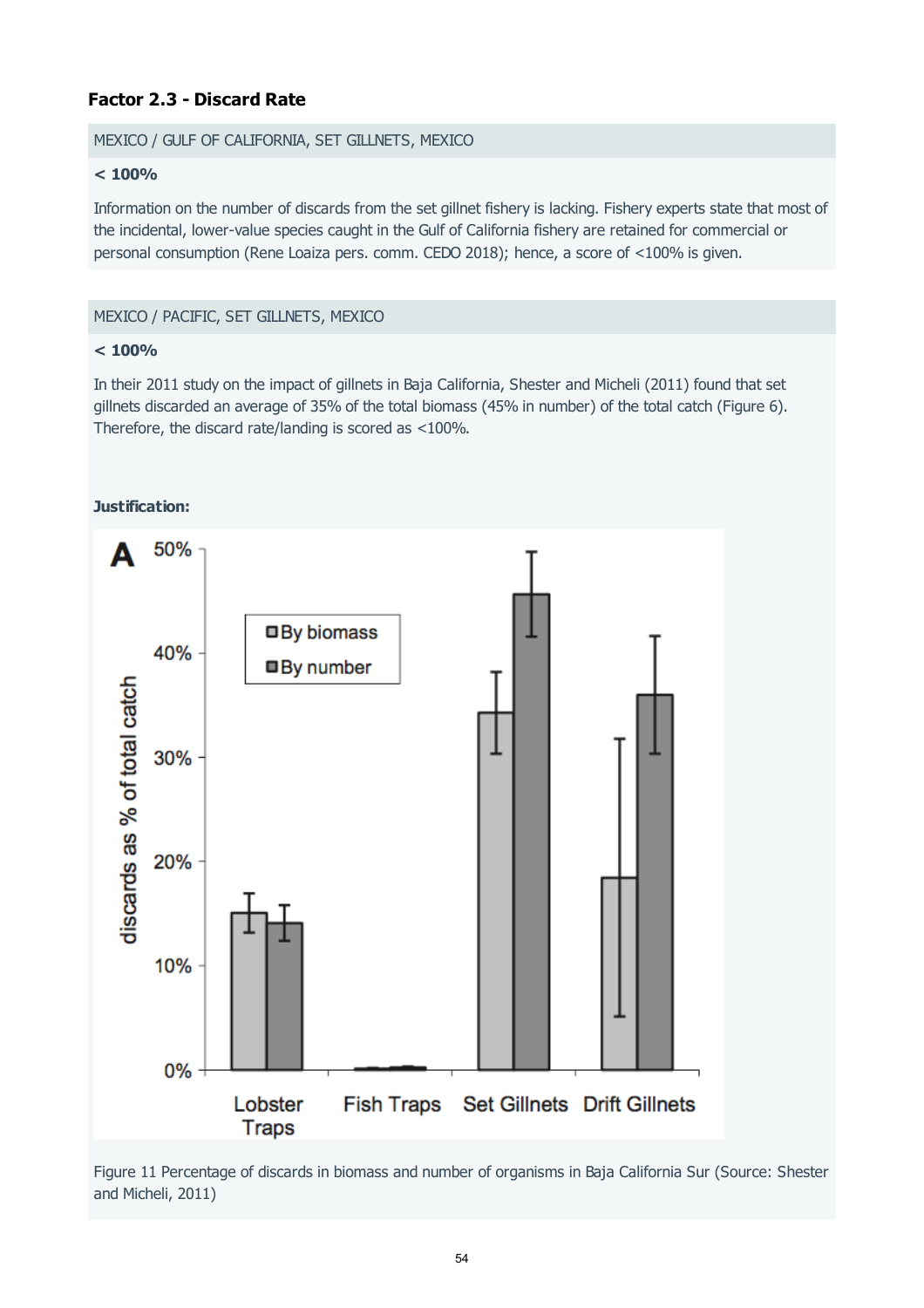#### MEXICO / GULF OF CALIFORNIA, BOTTOM TRAWLS, MEXICO

#### **≥ 100%**

Information on the amount of discards from the industrial "scale" trawling fleet is lacking. If compared to the California halibut bottom trawl fishery, and the most recent observer data from 2014, discard rates appear to be greater than 100% (NWFSC 2016). Therefore, the discard rate/landings for this fishery is scored as  $>100\%$ .

#### FINFISH

#### **Factor 2.1 - Abundance**

```
MEXICO / GULF OF CALIFORNIA, SET GILLNETS, MEXICO
MEXICO / PACIFIC, SET GILLNETS, MEXICO
```
#### **Moderate Concern**

Unknown species of finfish are considered to be of medium inherent vulnerability according to the Seafood Watch criteria. The stock status of unknown species of finfish are considered to be of "moderate" concern according to the Seafood Watch criteria.

#### **Factor 2.2 - Fishing Mortality**

MEXICO / GULF OF CALIFORNIA, SET GILLNETS, MEXICO MEXICO / PACIFIC, SET GILLNETS, MEXICO

#### **High Concern**

The unknown bycatch matrix suggests a score of "high" concern for fishing mortality for finfish bycatch in drift gillnets and bottom trawl in tropical waters (SFW 2016). This score takes into account current fisheries regulations (e.g., closed areas for gillnets or no-trawling zones) that aim to control the impact of the fishing activities on the species.

In the upper Gulf of California, due to the protection of the vaquita (*Phocoena sinus*), a permanent ban restricting the use of gillnets was issued in 2017 (DOF b 2017). However, the use of gillnets is allowed outside this area, which is most of the area where the halibut fishery occurs (see the figure in justification). In addition, trawling activities between zero and 9.14 m of depth are prohibited (DOF 2006). However, these areas do not represent a significant portion of the fishing grounds for Halibut. Finally, no other regulations are in place to control fishing mortality of bycatch species in either trawlers or gillnets inside the Gulf of California. In the case of the west coast of the Baja Peninsula, regulations like soaking time (6 hours maximum) are in place, but no information regarding the real effect in other species was available, for these reasons, the information available is not enough to override the UBM tool.

For these reasons, fishing mortality on unknown finfish in the gillnet fishery and bottom trawl fisheries is considered a "high" concern.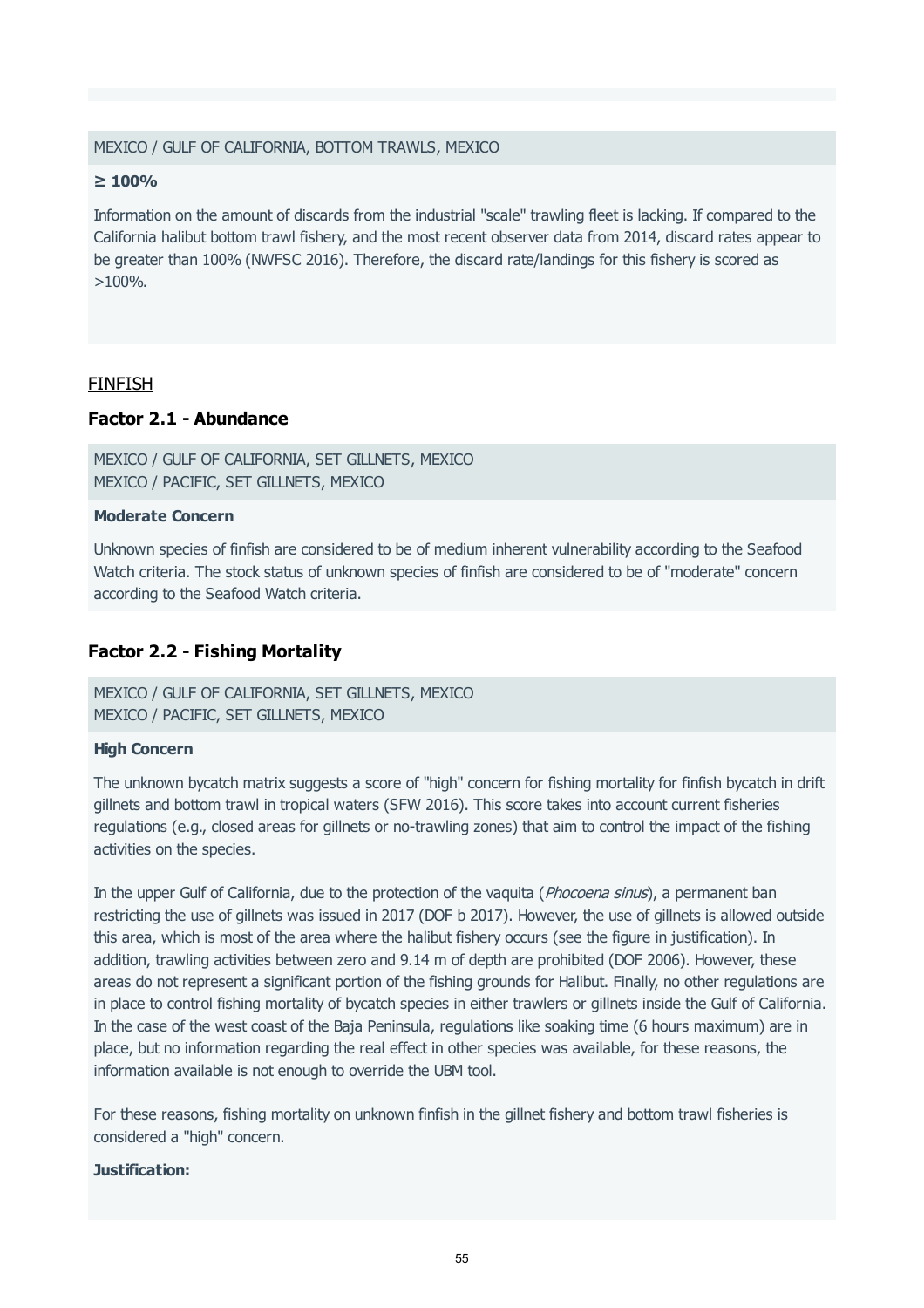



## **Factor 2.3 - Discard Rate**

MEXICO / GULF OF CALIFORNIA, SET GILLNETS, MEXICO

#### **< 100%**

Information on the number of discards from the set gillnet fishery is lacking. Fishery experts state that most of the incidental, lower-value species caught in the Gulf of California fishery are retained for commercial or personal consumption (Rene Loaiza pers. comm. CEDO 2018); hence, a score of <100% is given.

## MEXICO / PACIFIC, SET GILLNETS, MEXICO

#### **< 100%**

In their 2011 study on the impact of gillnets in Baja California, Shester and Micheli (2011) found that set gillnets discarded an average of 35% of the total biomass (45% in number) of the total catch (Figure 6). Therefore, the discard rate/landing is scored as <100%.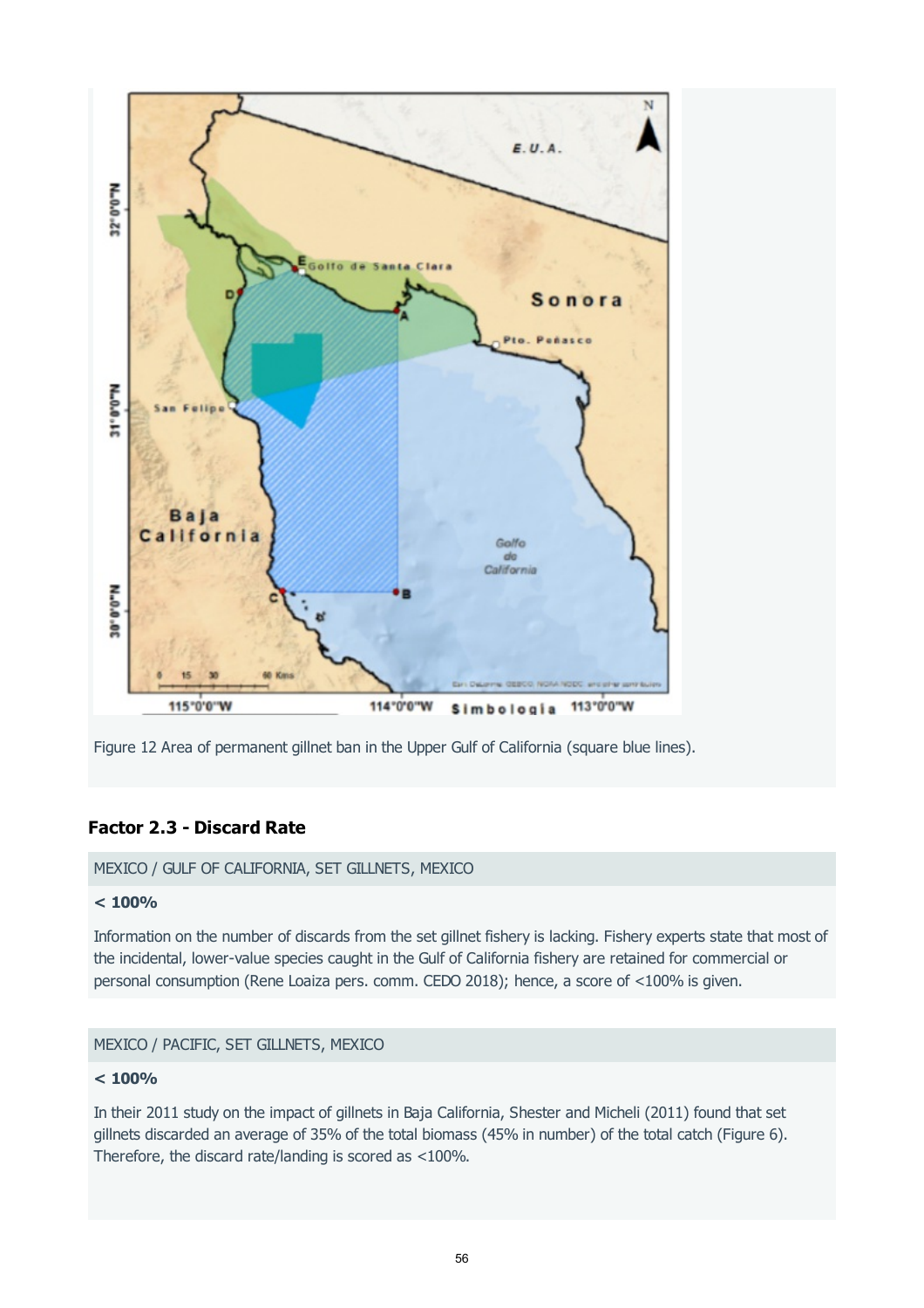# **Justification:** 50% Δ □ By biomass 40% **By number** discards as % of total catch 30% 20% 10% 0% Set Gillnets Drift Gillnets Lobster **Fish Traps Traps**

Figure 13 Percentage of discards in biomass and number of organisms in Baja California Sur (Source: Shester and Micheli, 2011)

#### FINESCALE TRIGGERFISH

#### **Factor 2.1 - Abundance**

#### MEXICO / GULF OF CALIFORNIA, BOTTOM TRAWLS, MEXICO

#### **Moderate Concern**

There is no formal stock assessment for Finescale triggerfish in the Gulf of California. Currently, the IUCN lists this species as "Least Concern" (Nielsen, et al 2010). Consequently, we conducted a Productivity-Susceptibility Analysis (PSA) to help score this factor.

The PSA score =2.71, which indicates a medium inherent vulnerability to fishing. Detailed scoring of each attribute is shown below. Because bigeye croaker has a medium vulnerability and there is no quantitative stock assessment, abundance is deemed a "moderate" concern.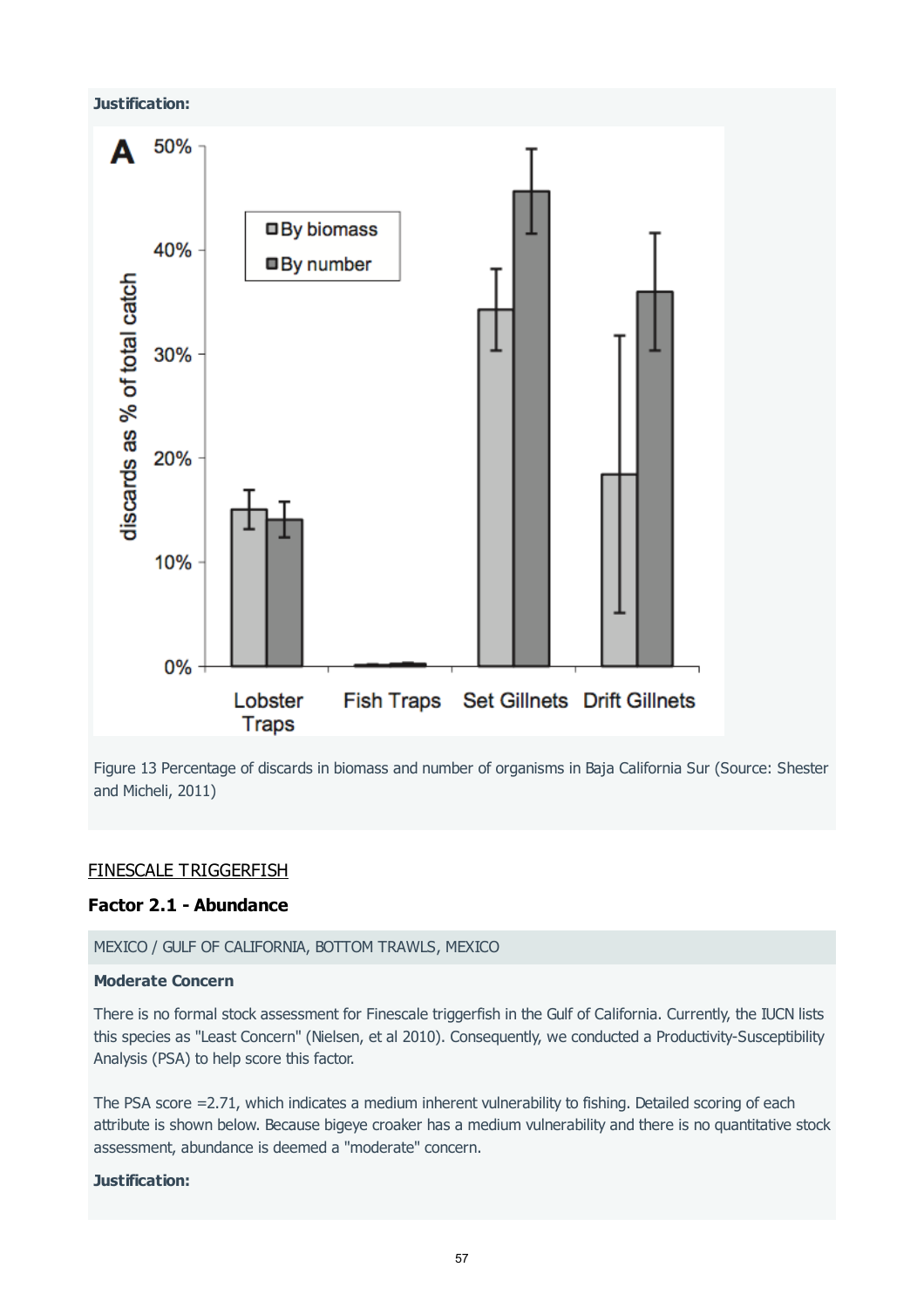| <b>Productivity Attribute</b>              | <b>Relevant Information</b>      | Score ( $1 =$ low risk, $2 =$ medium risk, 3<br>$=$ high risk) |
|--------------------------------------------|----------------------------------|----------------------------------------------------------------|
| Average age at maturity                    | N/A                              |                                                                |
| Average maximum age                        | 7 (Froese and Pauly<br>2017)     | 1                                                              |
| Fecundity                                  | N/A                              |                                                                |
| Average maximum size (fish<br>only)        | 76 cm (Froese and<br>Pauly 2017) | 1                                                              |
| Average size at maturity (fish<br>only)    | cm                               | 1                                                              |
| Reproductive strategy                      | Broadcast spawner                | 1                                                              |
| Trophic level                              | 3.3 (Froese and Pauly<br>2017)   | 3                                                              |
| Quality of the habitat                     | N/A                              |                                                                |
| Density dependence<br>(invertebrates only) |                                  |                                                                |
| <b>Total Productivity</b><br>(average)     |                                  | 1.4                                                            |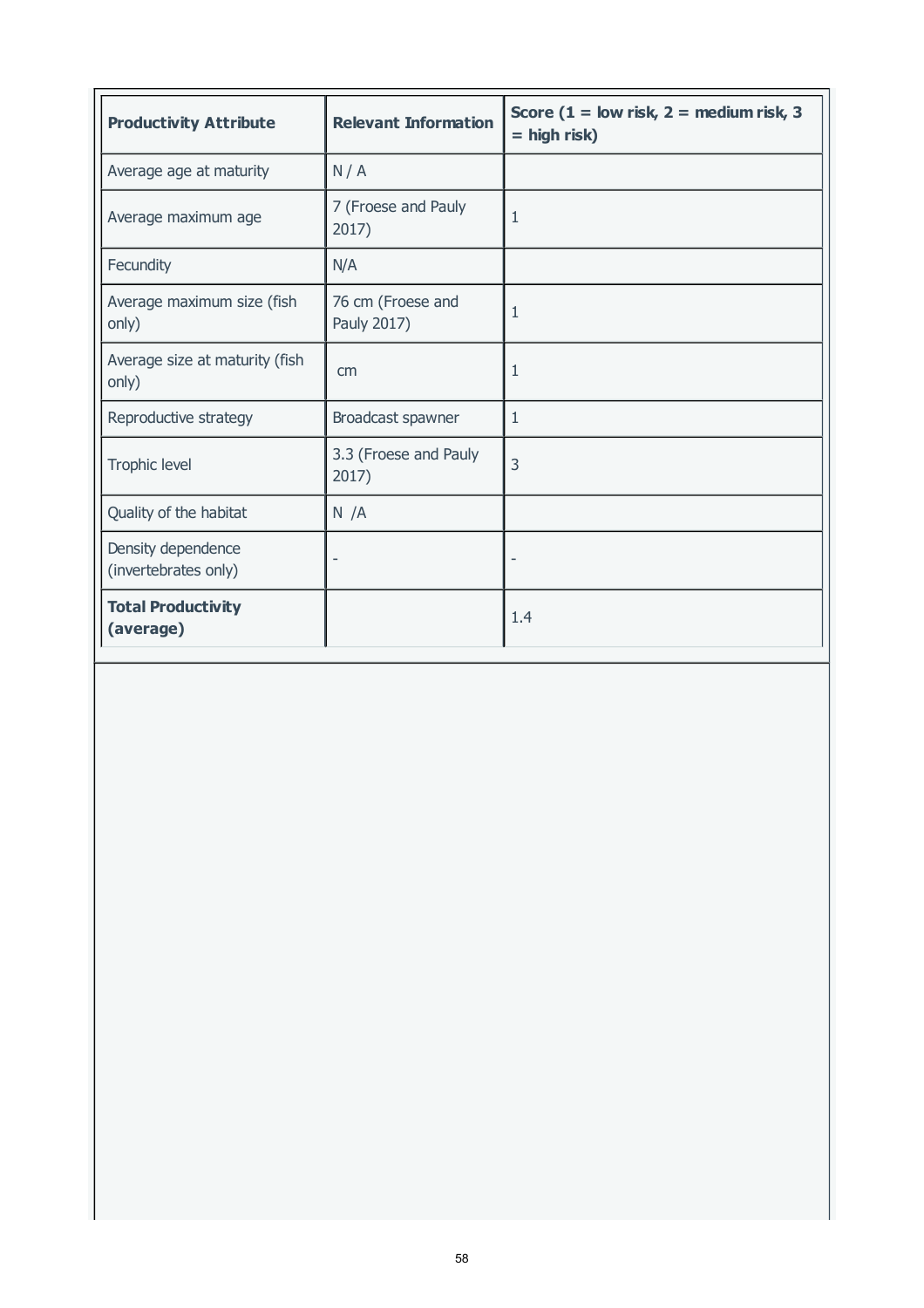| <b>Susceptibility</b><br><b>Attribute</b>                                 | <b>Relevant Information</b>                                                                                                                                                                                             | Score $(1 = low$<br>risk, $2 =$<br>medium risk, 3<br>$=$ high risk) |
|---------------------------------------------------------------------------|-------------------------------------------------------------------------------------------------------------------------------------------------------------------------------------------------------------------------|---------------------------------------------------------------------|
| <b>Areal overlap</b><br>(Considers all<br>fisheries)                      | Finescale triggerfish is abundant in the Gulf of California (DOF<br>2012); it is targeted by both artisanal fleets along its distribution<br>(DOF 2012) and is commonly found on shrimp trawlers bycatch<br>(DOF 2012). | $\overline{3}$                                                      |
| <b>Vertical</b><br>overlap<br>(Considers all<br>fisheries)                | The species can be found in depth from 3 to 60 m (Froese and<br>Pauly 2018), areas of operation of the artisanal fleet (DOF 2012),<br>to deeper zones where the industrial fleets target them (DOF<br>2012).            | $\overline{3}$                                                      |
| Selectivity of<br>fishery<br>(Specific to<br>fishery under<br>assessment) | Unknown. Default score is used.                                                                                                                                                                                         | $\overline{2}$                                                      |
| Post-capture<br>mortality<br>(Specific to<br>fishery under<br>assessment) | Unknown. Default score is used.                                                                                                                                                                                         | 3                                                                   |
| <b>Total</b><br><b>Susceptibility</b><br>(multiplicative)                 |                                                                                                                                                                                                                         | 2.32                                                                |
|                                                                           |                                                                                                                                                                                                                         |                                                                     |
| Vulnerability (V) = $\sqrt{(P^2 + S^2)}$                                  | PSA score for finescale triggerfish catch by the trawler fishery is calculated as follows:<br>$V = \sqrt{(1.4)}$ ^2+ $(1.4^2 + (2.32^2))$                                                                               |                                                                     |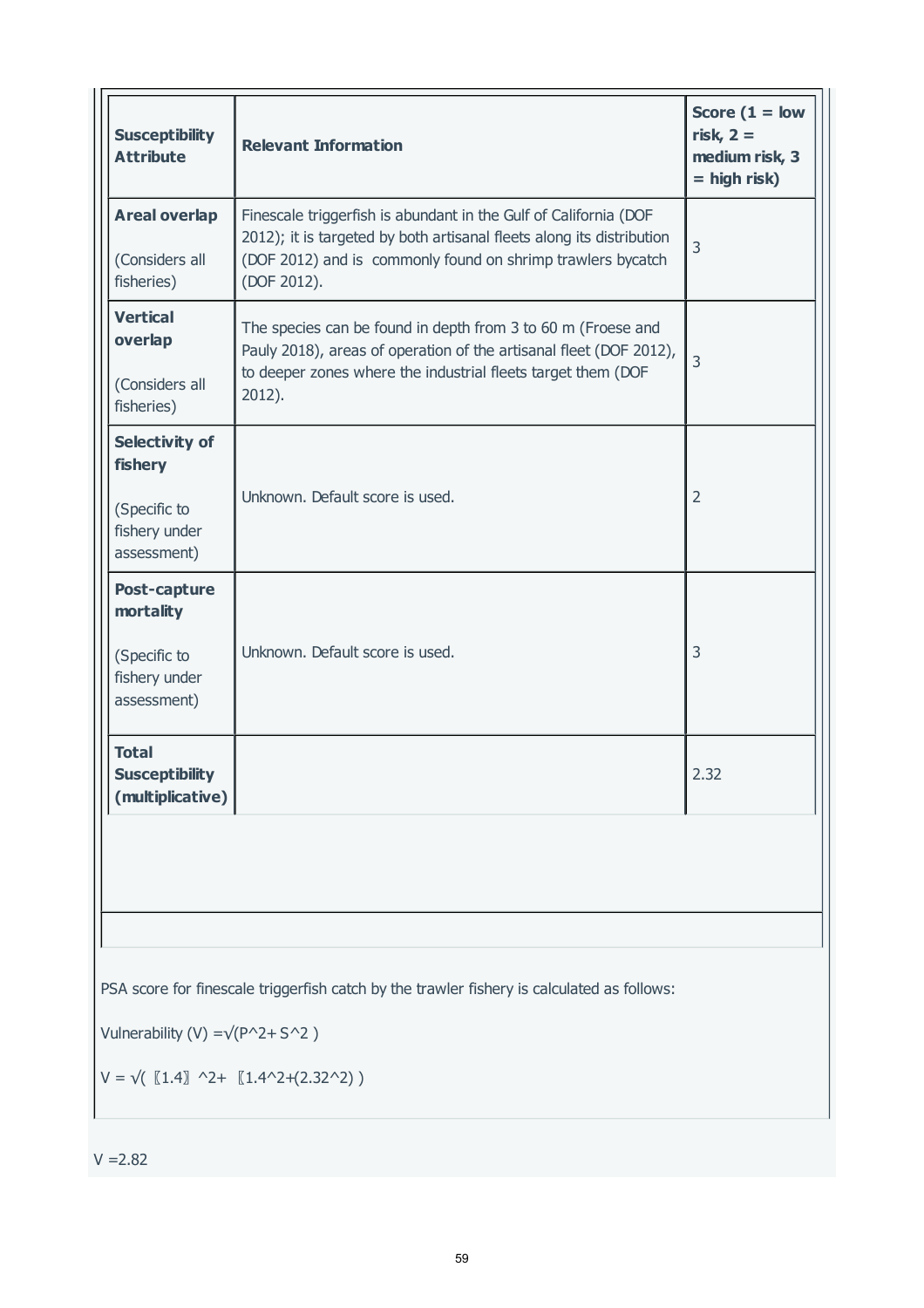## **Factor 2.2 - Fishing Mortality**

#### MEXICO / GULF OF CALIFORNIA, BOTTOM TRAWLS, MEXICO

#### **Moderate Concern**

Current levels of fishing mortality for Finescale triggerfish are unknown, the species is part of the finfish multispecies fishery in the Gulf of California and information related to the number of small-scale vessels is not available. The species is not categorized as endangered by either the IUCN or Mexican norms. For these reasons, the factor is scored as "moderate" concern.

## **Factor 2.3 - Discard Rate**

#### MEXICO / GULF OF CALIFORNIA, BOTTOM TRAWLS, MEXICO

#### **≥ 100%**

Information on the amount of discards from the industrial "scale" trawling fleet is lacking. If compared to the California halibut bottom trawl fishery, and the most recent observer data from 2014, discard rates appear to be greater than 100% (NWFSC 2016). Therefore, the discard rate/landings for this fishery is scored as  $>100\%$ .

## BIGEYE CROAKER

#### **Factor 2.1 - Abundance**

#### MEXICO / GULF OF CALIFORNIA, BOTTOM TRAWLS, MEXICO

#### **Moderate Concern**

There is no formal stock assessment for bigeye croaker in the Gulf of California, currently the IUCN lists this species as "Least Concern" (Chao et al 2010). Consequently, we conducted a Productivity-Susceptibility Analysis (PSA) to help score this factor.

The PSA score =2.82, which indicates a medium inherent vulnerability to fishing. Detailed scoring of each attribute is shown below. Because Bigeye croaker has a medium vulnerability and there is no quantitative stock assessment, abundance is deemed a "moderate" concern.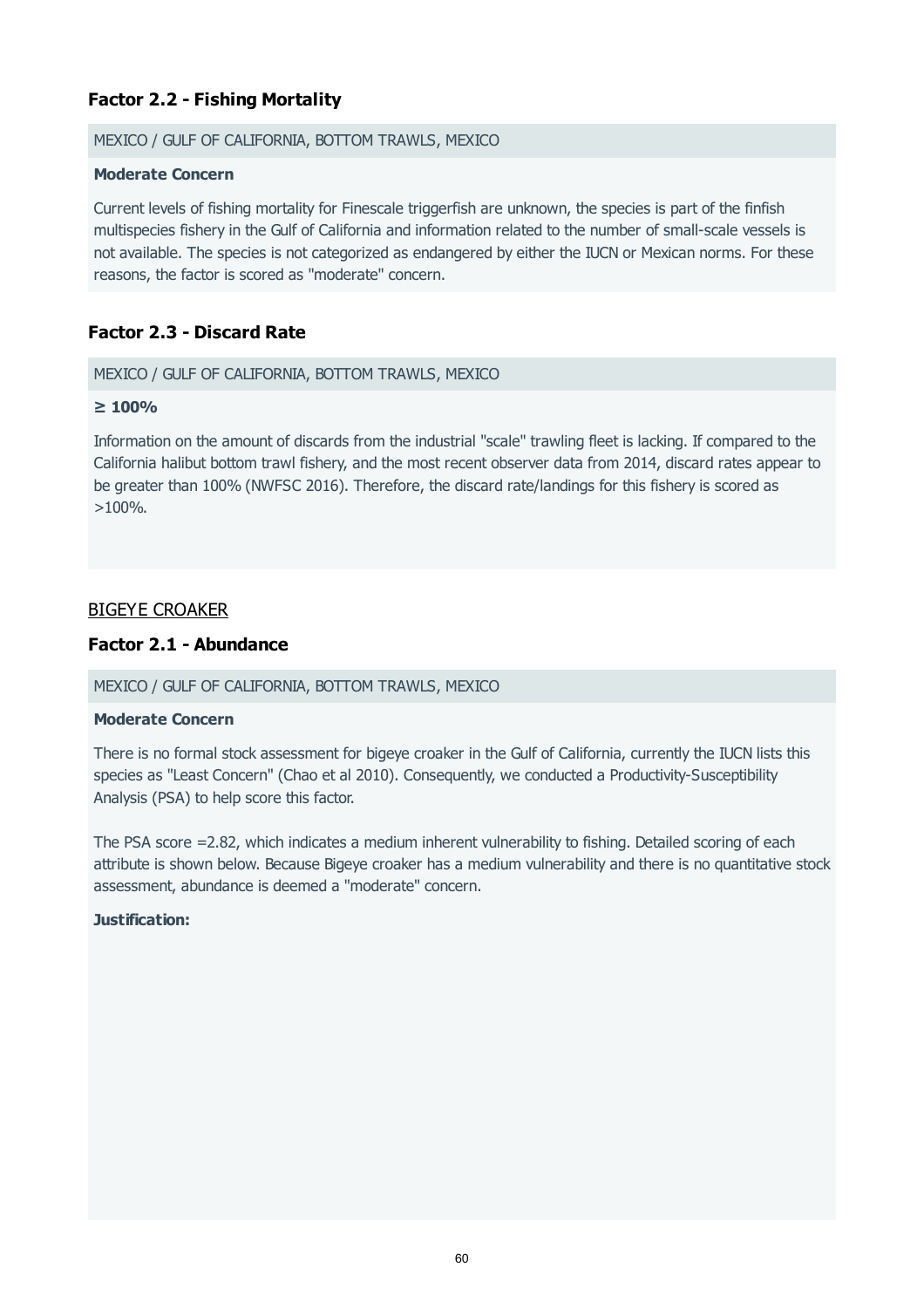| <b>Productivity Attribute</b>              | <b>Relevant</b><br><b>Information</b> | Score (1 = low risk, 2 = medium risk, 3 =<br>high risk) |
|--------------------------------------------|---------------------------------------|---------------------------------------------------------|
| Average age at maturity                    | N/A                                   |                                                         |
| Average maximum age                        | 16 (Froese and Pauly<br>2018)         | $\overline{2}$                                          |
| Fecundity                                  | N/A                                   |                                                         |
| Average maximum size (fish<br>only)        | 40 cm (Arzola et al.<br>2018)         | 1                                                       |
| Average size at maturity (fish<br>only)    | 35 cm (Arzola et al.<br>2018)         | 1                                                       |
| Reproductive strategy                      | Broadcast spawner                     | 1                                                       |
| Trophic level                              | 3.2 (Froese and Pauly<br>2017)        | 3                                                       |
| Quality of the habitat                     | N / A                                 |                                                         |
| Density dependence<br>(invertebrates only) |                                       |                                                         |
| <b>Total Productivity (average)</b>        |                                       | 1.5                                                     |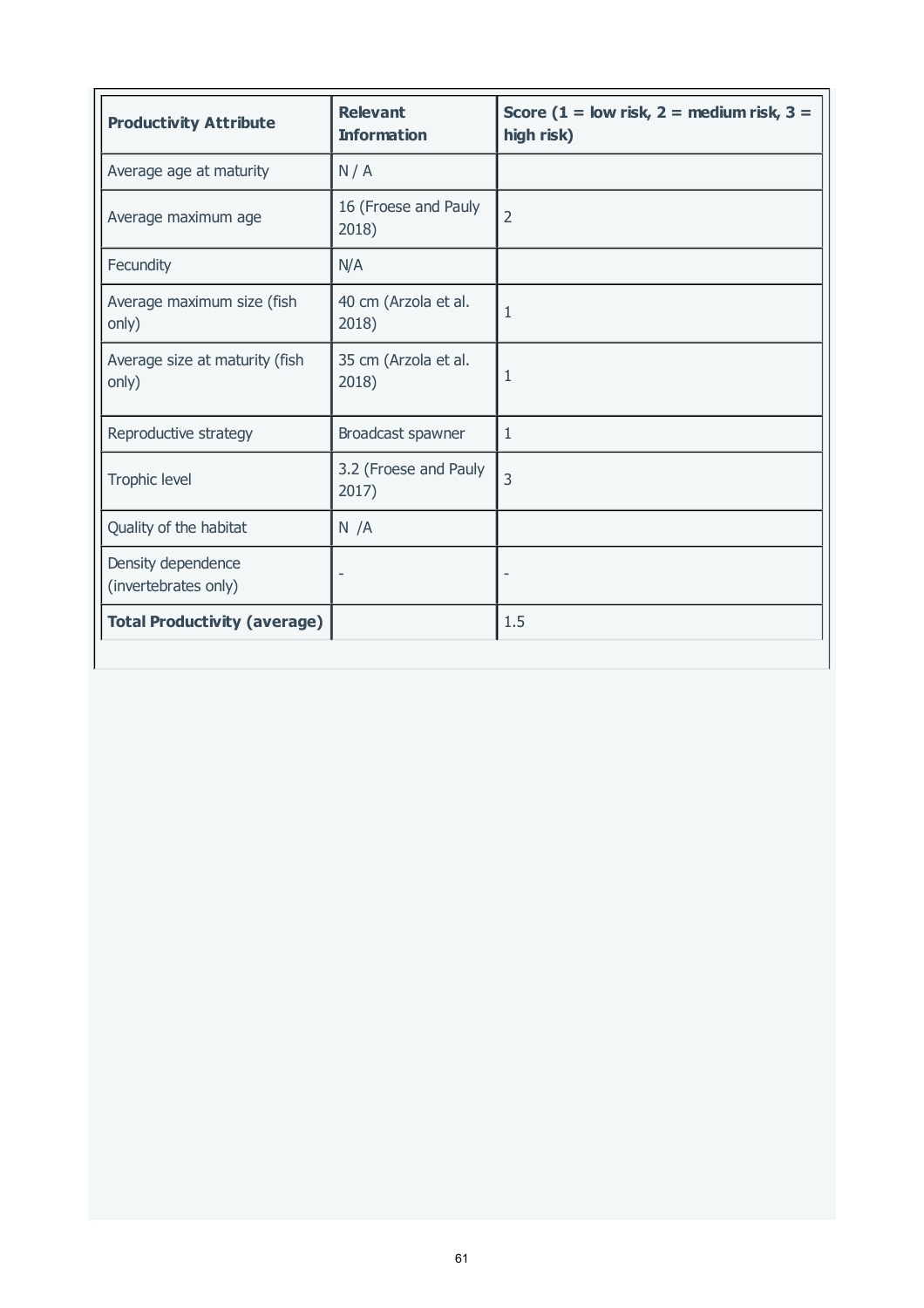| <b>Susceptibility</b><br><b>Attribute</b>                                 | <b>Relevant Information</b>                                                                                                                                                                                                                                                | Score $(1 =$<br>low risk, $2 =$<br>medium risk,<br>$3 = high$<br>risk) |
|---------------------------------------------------------------------------|----------------------------------------------------------------------------------------------------------------------------------------------------------------------------------------------------------------------------------------------------------------------------|------------------------------------------------------------------------|
| <b>Areal overlap</b><br>(Considers all<br>fisheries)                      | Bigeye croaker is abundant in the northern Gulf of California (Arzola<br>et al 2018); it is targeted by both artisanal and industrial fleets<br>along its distribution in this area (Arzola et al 2018).                                                                   | 3                                                                      |
| <b>Vertical</b><br>overlap<br>(Considers all<br>fisheries)                | The species can be found in depth ranges from close to the surface<br>to $\sim$ 30 m (Froese and Pauly 2018), close to brackish areas, where it<br>can be fished by the artisanal fleet (DOF 2010), to deeper zones<br>where the industrial fleets target them (DOF 2010). | $\overline{3}$                                                         |
| Selectivity of<br>fishery<br>(Specific to<br>fishery under<br>assessment) | Unknown. Default score is used.                                                                                                                                                                                                                                            | $\overline{2}$                                                         |
| Post-capture<br>mortality<br>(Specific to<br>fishery under<br>assessment) | Unknown. Default score is used.                                                                                                                                                                                                                                            | 3                                                                      |
| <b>Total</b><br><b>Susceptibility</b><br>(multiplicative)                 |                                                                                                                                                                                                                                                                            | 2.32                                                                   |
| Vulnerability (V) = $\sqrt{(P^2 + S^2)}$                                  | PSA score for bigeye croaker trawler fishery is calculated as follows:                                                                                                                                                                                                     |                                                                        |

 $V = \sqrt{(1.46)}$  ^2+  $(1.6$ ^2+(2.32^2))

 $V = 2.82$ 

## **Factor 2.2 - Fishing Mortality**

MEXICO / GULF OF CALIFORNIA, BOTTOM TRAWLS, MEXICO

**Moderate Concern**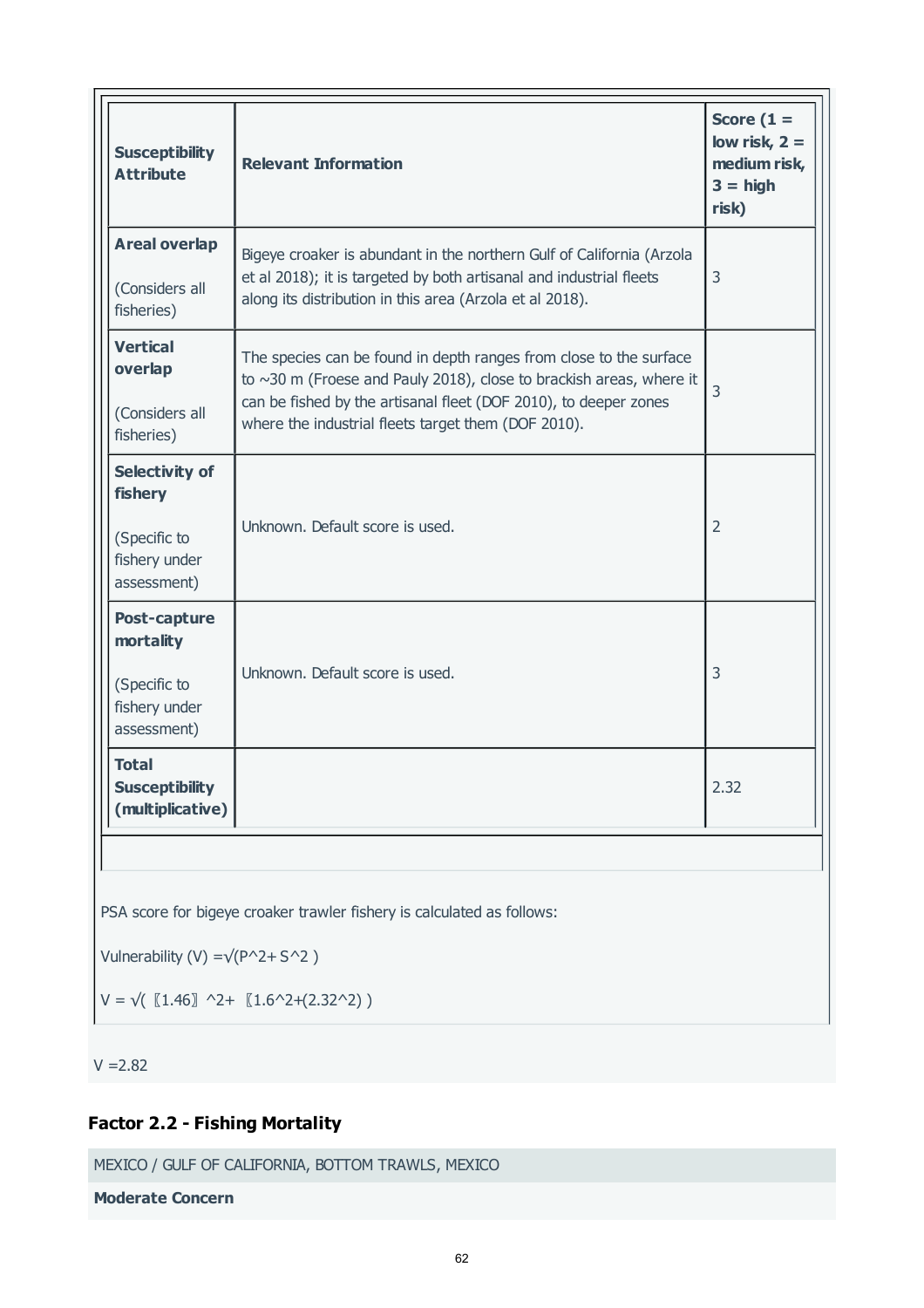Current levels of fishing mortality for the Bigeye croaker are unknown. The species is part of the finfish multispecies fishery in the Gulf of California and information related to the number of vessels (both industrial and small-scale) is not available. The species is not categorized as "Endangered" by either IUCN or Mexican norms. For these reasons, the factor is scored as a "moderate" concern.

## **Factor 2.3 - Discard Rate**

MEXICO / GULF OF CALIFORNIA, BOTTOM TRAWLS, MEXICO

#### **≥ 100%**

Information on the amount of discards from the industrial "scale" trawling fleet is lacking. If compared to the California halibut bottom trawl fishery, and the most recent observer data from 2014, discard rates appear to be greater than 100% (NWFSC 2016). Therefore, the discard rate/landings for this fishery is scored as >100%.

## SPOTTED ROSE SNAPPER

#### **Factor 2.1 - Abundance**

MEXICO / GULF OF CALIFORNIA, BOTTOM TRAWLS, MEXICO

#### **Moderate Concern**

There is no formal stock assessment for Lutjanus guttatus in the Gulf of California. Currently, the IUCN lists this species as "Least Concern" (Rojas, et al 2010). Consequently, we conducted a Productivity-Susceptibility Analysis (PSA) to help score this factor.

The PSA score =2.73, which indicates a medium inherent vulnerability to fishing. Detailed scoring of each attribute is shown below. Because bigeye croaker has a medium vulnerability and there is no quantitative stock assessment, abundance is deemed a "moderate" concern.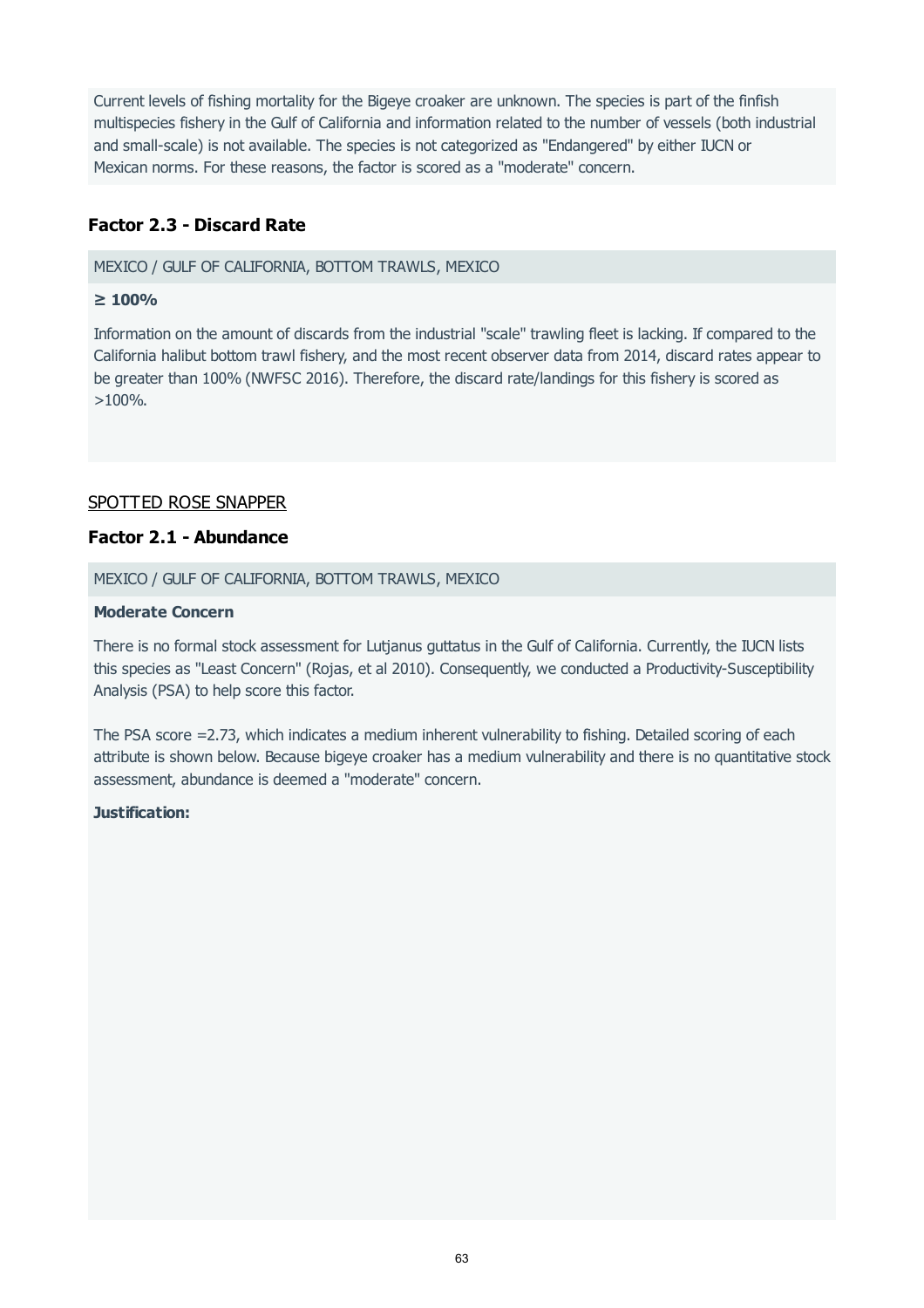| <b>Productivity Attribute</b>              | <b>Relevant Information</b>                      | Score ( $1 =$ low risk, $2 =$ medium<br>risk, $3 =$ high risk) |
|--------------------------------------------|--------------------------------------------------|----------------------------------------------------------------|
| Average age at maturity                    | $\overline{2}$                                   | $\mathbf{1}$                                                   |
| Average maximum age                        | 11 (Froese and Pauly 2017)                       | $\overline{2}$                                                 |
| Fecundity                                  | 66,400 to 2.1 million (Froese<br>and Pauly 2017) | $\mathbf{1}$                                                   |
| Average maximum size (fish<br>only)        | 80 cm (Froese and Pauly 2017)                    | $\mathbf{1}$                                                   |
| Average size at maturity<br>(fish only)    | 18 cm (Froese and Pauly 2017)                    | $\mathbf{1}$                                                   |
| Reproductive strategy                      | Broadcast spawner                                | $\mathbf{1}$                                                   |
| <b>Trophic level</b>                       | 4 (Froese and Pauly 2017)                        | $\overline{3}$                                                 |
| Quality of the habitat                     | N/A                                              |                                                                |
| Density dependence<br>(invertebrates only) |                                                  |                                                                |
| <b>Total Productivity</b><br>(average)     |                                                  | 1.42                                                           |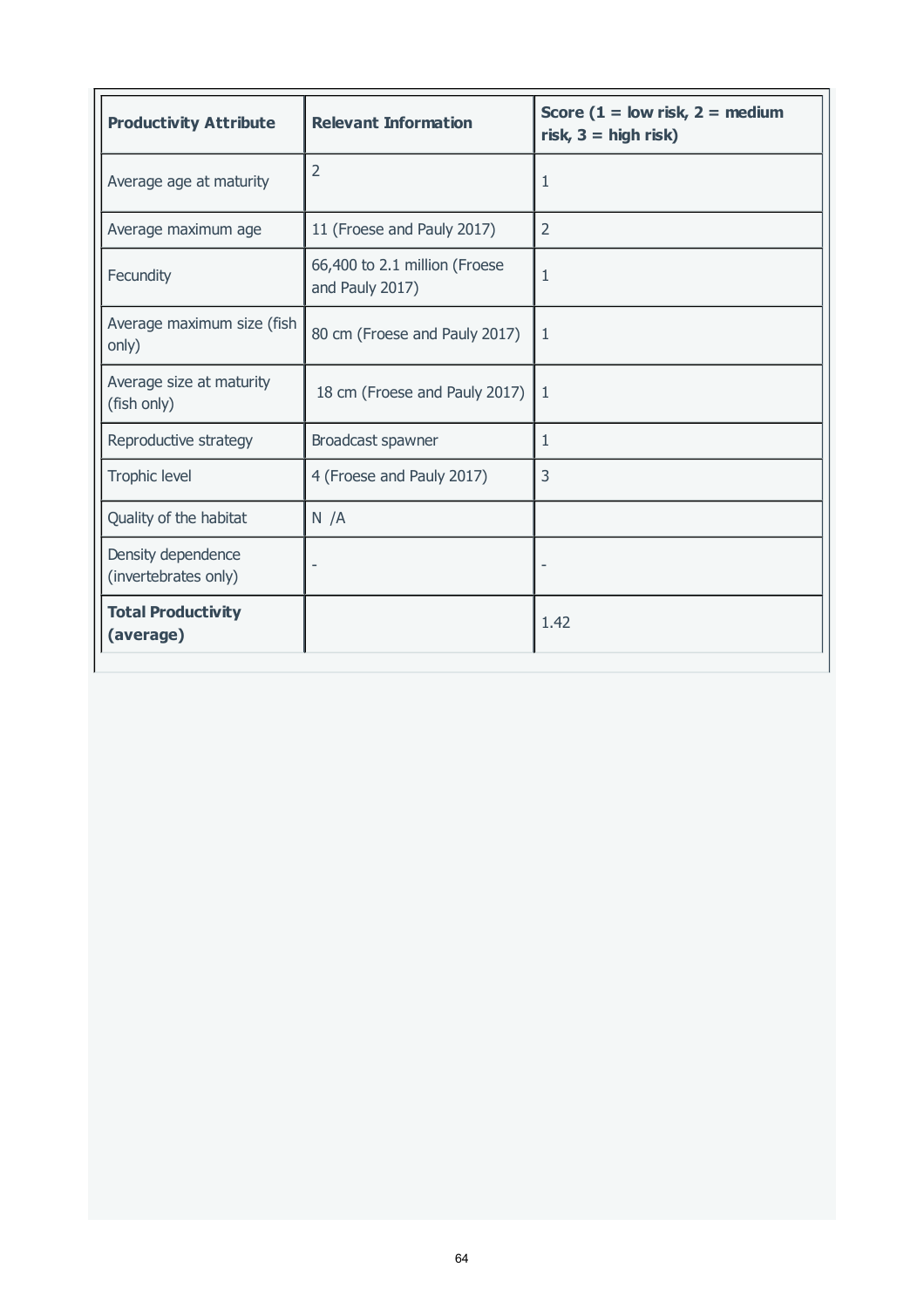| <b>Susceptibility</b><br><b>Attribute</b>                                 | <b>Relevant Information</b>                                                                                                                                                                                                                                                                                                               | Score (1<br>$=$ low risk,<br>$2 =$<br>medium<br>risk, $3 =$<br>high risk) |
|---------------------------------------------------------------------------|-------------------------------------------------------------------------------------------------------------------------------------------------------------------------------------------------------------------------------------------------------------------------------------------------------------------------------------------|---------------------------------------------------------------------------|
| <b>Areal overlap</b><br>(Considers all<br>fisheries)                      | Lutjanus guttatus has a large distribution in the Pacific from Mexico-<br>including the Gulf of California-to Peru (Froese and Pauly 2017). In<br>Mexico, it is targeted by artisanal fleets along its distribution (DOF<br>2010); it is also commonly found in shrimp trawlers' bycatch (Lopez-<br>Martinez and Morales-Bojorquez 2012). | 3                                                                         |
| <b>Vertical</b><br>overlap<br>(Considers all<br>fisheries)                | The species can be found in depth from 10 to 60 m (Froese and Pauly<br>2018) The fishing areas for the artisanal fleet can reach those depths<br>(depending on the gear used); shrimp trawlers can reach the species<br>in the deepest zones (Lopez-Martinez and Morales-Bojorquez 2012).                                                 | 3                                                                         |
| Selectivity of<br>fishery<br>(Specific to<br>fishery under<br>assessment) | Unknown. Default score is used.                                                                                                                                                                                                                                                                                                           | $\overline{2}$                                                            |
| Post-capture<br>mortality<br>(Specific to<br>fishery under<br>assessment) | Unknown. Default score is used.                                                                                                                                                                                                                                                                                                           | 3                                                                         |
| <b>Total</b><br><b>Susceptibility</b><br>(multiplicative)                 |                                                                                                                                                                                                                                                                                                                                           | 2.32                                                                      |

PSA score for Lutjanus guttatus caught by the halibut trawler fishery is calculated as follows:

Vulnerability (V) = $\sqrt{(P^2 + S^2)}$ 

 $V = \sqrt{(1.42)}$  ^2+  $[1.42^2(2.32^2)]$ 

 $V = 2.82$ 

## **Factor 2.2 - Fishing Mortality**